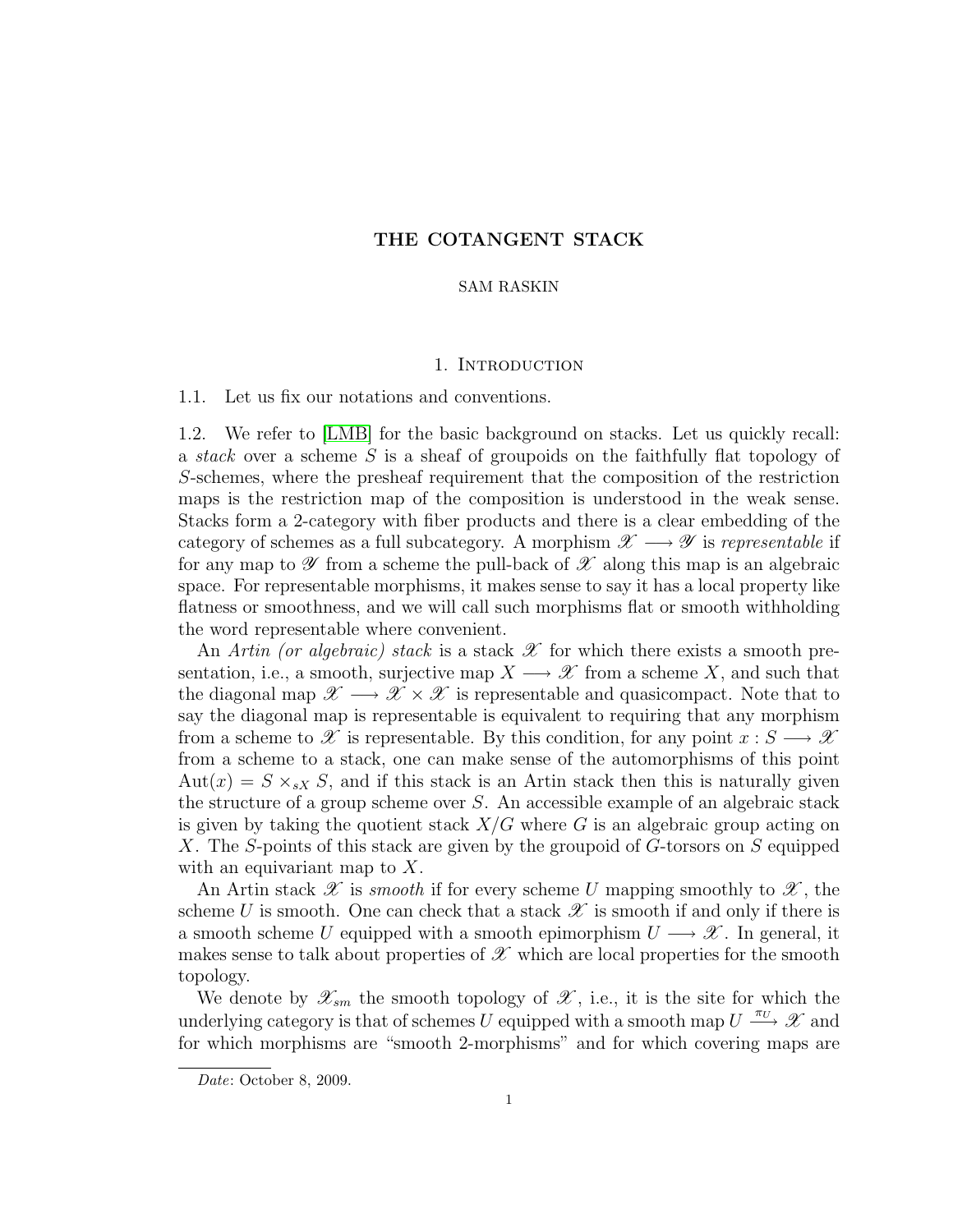those smooth maps which are epimorphisms of schemes. By a smooth 2-morphism between  $(U, \pi_U)$  and  $(U', \pi_{U'})$  in this category, we mean a pair  $(f, \alpha)$  consisting of a smooth map  $f: U \longrightarrow U'$  and  $\alpha: \pi_U \stackrel{\simeq}{\longrightarrow} \pi'_U \circ f$ , though we will allow ourselves to withhold  $\alpha$  from notation in the future. A quasi-coherent sheaf on  $\mathscr X$  is the data of a quasi-coherent sheaf  $\mathscr{F}_U$  on each  $U \longrightarrow \mathscr{X}$  in the flat topology such that for each  $(f, \alpha)$  a morphism in the flat topology (i.e., an arbitrary morphism of schemes) we have an isomorphism  $\beta_f: f^*\mathscr{F}'_U \longrightarrow \mathscr{F}_U$  such that these isomorphisms satisfy the cocycle condition that  $\beta_f \circ f^*(\beta_{f'}) = \beta_{f' \circ f}$  whenever we have morphisms  $U \stackrel{f}{\longrightarrow} U' \stackrel{f'}{\longrightarrow} U''.$ 

1.3. We may sometimes write "stack" in place of "smooth Artin stack" because these notes are concerned with nothing more. We work over  $\mathbb C$  throughout. By a category we mean an essentially small category, i.e., one for which the isomorphism classes of objects form a set.

# 2. The tangent complex

<span id="page-1-3"></span>2.1. The infinitesimal study of a smooth Artin stack via its tangents is fundamen-tally derived, i.e., there are homological aspects one cannot ignore.<sup>[1](#page-1-0)</sup> Therefore, one must study<sup>[2](#page-1-1)</sup> the "tangent complex" to have any reasonable control of the tangent sheaf. Intuitively, this is because there are two kinds of infinitesimal deformations: the usual geometric kind, and along infinitesimal automorphisms of a point. Let us first try to convince the reader of this homological nature before defining the tangent complex, recalling the necessary background along the way.

2.2. We will freely use the dual numbers in what follows. Let us recall what these look like. The dual numbers are the scheme  $D = \text{Spec}(\mathbb{C}[\epsilon]/\epsilon^2)$ . The dual numbers have  $pt = \text{Spec}(\mathbb{C})$  as a closed subscheme equipped with a canonical retraction  $D \longrightarrow pt$ . The dual numbers corepresent tangent vectors, i.e., to lift a map x :  $pt \longrightarrow X$  to D amounts to giving a tangent vector at the point x, which is simple to check using derivations. The addition and scalar multiplication of lifts of maps  $x: pt \hookrightarrow X$  to D come from the ring homomorphisms  $+: D \longrightarrow D \coprod_{pt} D$  is given by the map  $\mathbb{C}[\epsilon_1, \epsilon_2]/(\epsilon_i^2, \epsilon_1 \cdot \epsilon_2)$   $a+b\epsilon_1+c\epsilon_2 \mapsto a+(b+c)\epsilon$  and  $\lambda : a+b\cdot \epsilon \mapsto a+\lambda \cdot b\cdot \epsilon$ .

Consider a point  $x : pt \longrightarrow \mathcal{X}$  of a Artin stack.<sup>[3](#page-1-2)</sup> A tangent vector at x is a lift of the map x to a map  $D \longrightarrow \mathscr{X}$ . What sort of object does the collection of

<span id="page-1-0"></span><sup>&</sup>lt;sup>1</sup>This is analogous to the case of a singular scheme, where the cotangent bundle should be derived to the cotangent complex, c.f. [\[I\]](#page-9-1).

<span id="page-1-1"></span><sup>2</sup>Actually, a more fundamental concept is the "cotangent complex," just as for schemes the cotangent sheaf is more fundamental than the tangent sheaf. However, for our purposes in later sections, the tangent complex is really what we're interested in and we can get by without ever mentioning the cotangent complex.

<span id="page-1-2"></span><sup>3</sup>This paragraph clearly works in the setting of a mere sheaf of groupoids, though some of what follows later in this section cannot be generalized so directly.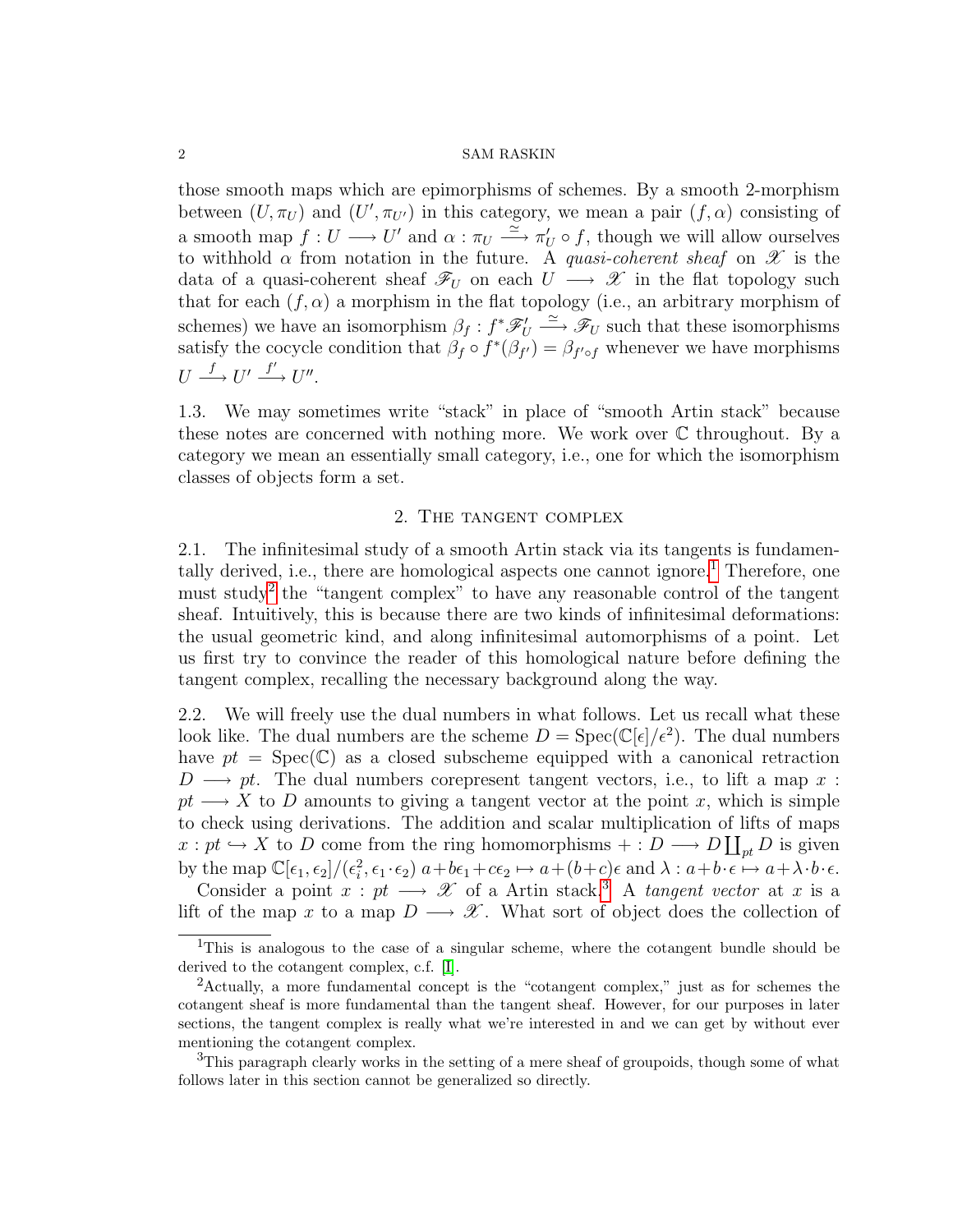# THE COTANGENT STACK  $3$

tangent vectors  $\mathscr{T}_{\mathscr{X},x}$  at x form? It is a subgroupoid of Hom $(D,\mathscr{X})$ , namely, the fiber over  $x \in \text{Hom}(pt, \mathcal{X})$  of the tautological map  $\text{Hom}(D, \mathcal{X}) \longrightarrow \text{Hom}(pt, \mathcal{X})$ . Furthermore, the addition and scalar multiplication maps above mean that  $\mathscr{T}_{\mathscr{X},x}$  is a category in vector spaces<sup>[4](#page-2-0)</sup>, i.e., there is an addition map + :  $\mathscr{T}_{\mathscr{X},x} \times \mathscr{T}_{\mathscr{X},x} \longrightarrow \mathscr{T}_{\mathscr{X},x}$ making it into a Picard category (i.e., a symmetric monoidal category in which multiplication by any object is an equivalence of categories, equivalently, in which for every object of the category there exists another object for which composition of their multiplications is isomorphic to the identity functor) and it has a scalar multiplication action  $\lambda : \mathscr{C} \longrightarrow \mathscr{C}$  for all  $\lambda \in \mathbb{C}$  satisfying the natural compatibilities. Finally, let us note that the involution of  $X \otimes X$  induced by the commutativity constraint is evidently trivial for each X.

Following [\[De\]](#page-9-2), a category in vector spaces such that the commutativity constraint for  $X \otimes X$  is the identity gives a complex of vector spaces concentrated in degrees  $-1$ and 0 and is essentially equivalent to such a datum. Indeed, given a two step complex  $C^{-1} \stackrel{d}{\longrightarrow} C^{0}$ , one forms the Picard category whose objects are given by  $C^{0}$  and where a morphism from x to y is given by an element  $f \in C^{-1}$  such that  $df = y - x$ . Observe that  $H^0$  of this complex gives isomorphism classes of objects in our category and  $H^{-1}$  gives automorphisms of the unit object. From this description, it is clear what complex to assign to a category in vector spaces: just the stupid complex with no differentials and having  $H^0$  and  $H^{-1}$  as just described. Quasi-isomorphism of such complexes corresponds to isomorphism of the corresponding categories, so such categories are equivalent to objects of the derived category concentrated in two degrees.

Therefore, given the above, we see that we have a 2-term complex up to quasiisomorphism  $\mathscr{T}^{-1}_{\mathscr{X},x} \longrightarrow \mathscr{T}^0_{\mathscr{X},x}$  corresponding to the tangent vectors at the point x. Explicitly, this complex has  $H^{-1}$  equal to the group of automorphisms of the composition  $D \longrightarrow pt \stackrel{x}{\longrightarrow} \mathscr{X}$  who compose with  $pt \hookrightarrow D$  to give the identity, and  $H^0$  equal to isomorphism classes of liftings of  $pt \longrightarrow \mathscr{X}$  to D.

Note that  $H^{-1}$  can also be realized as the Lie algebra of Aut $(x)$ . Indeed, the fiber product  $pt \times_{\mathcal{X}} pt$  is (by definition of the fiber product) Aut(x). An automorphism of the map  $D \longrightarrow \mathscr{X}$  which is the identity over  $pt \hookrightarrow D$  is equivalent to the data of a map  $D \longrightarrow \text{Aut}(x)$  which is the identity over  $pt \hookrightarrow D$ . For, to give a map  $D \longrightarrow \text{Aut}(x)$  is to give a pair of maps  $D \longrightarrow pt$  and an automorphism between their compositions with  $x$ , and to ensure that this automorphism is the identity when restricted to pt is exactly to say that the image of pt in  $D \longrightarrow Aut(x)$  is the identity. But such a map  $D \longrightarrow Aut(x)$  is just a tangent vector of  $Aut(x)$  at the identity, proving our claim.

2.3. Next, we want to define an object  $\mathscr{T}_{\mathscr{X}}$  of the derived category of  $\mathscr{O}$ -modules of  $\mathscr X$ , but we have to define what this last object is first. What is the "homotopy"

<span id="page-2-0"></span> ${}^4C.f.$  [\[BB\]](#page-9-3).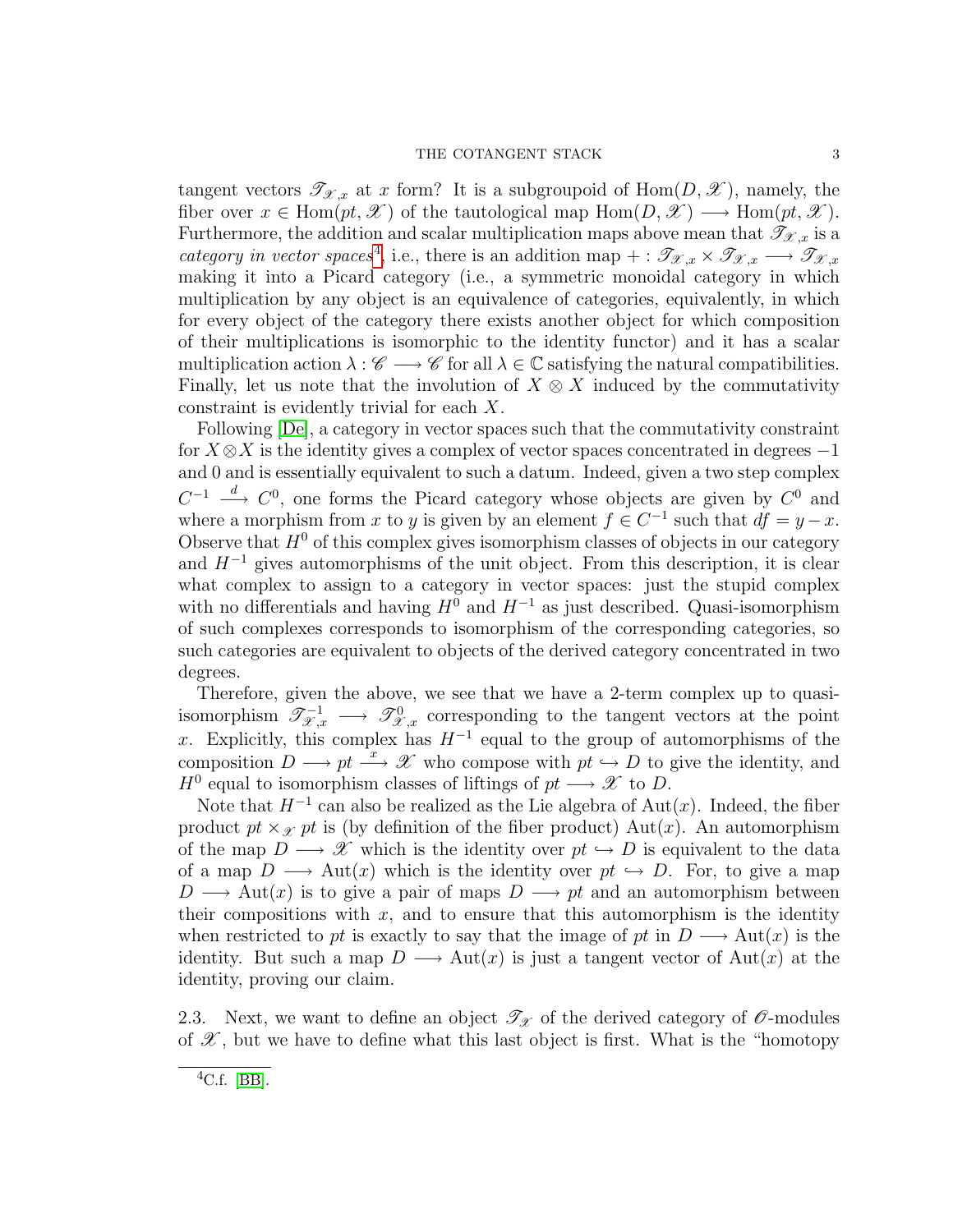correct" notion of a complex of  $\mathscr O$ -modules on  $\mathscr X$ ? One should specify for each  $U \longrightarrow \mathscr{X}$  in the smooth<sup>[5](#page-3-0)</sup> topology a complex  $C_U$  and for  $f: U \longrightarrow V$  in the smooth topology a quasi-isomorphism the  $C_U \longrightarrow f^*C_V$ .<sup>[6](#page-3-1)</sup> These quasi-isomorphisms should satisfy the obvious cocycle condition. The category just defined is a DG category, so one may pass to its homotopy quotient and mod out by acyclic complexes to get the derived category. This is just to say that this category of (homotopically correct) complexes on  $\mathscr X$  has an obvious functor  $H^0$  to the category of  $\mathscr O$ -modules on  $\mathscr X$  and therefore a notion of quasi-isomorphism, and we localize at the quasi-isomorphisms. This is a triangulated category by its first description equipped with a t-structure whose heart is the category of  $\mathscr O$ -modules on  $\mathscr X$  and whose corresponding homology functor is induced from the  $H^0$  functor above, and will be denoted the same.

To summarize: if one gives a complex on each element of the smooth topology of  $\mathscr X$  and a compatible family of quasi-isomorphisms between pull-backs of these complexes along maps in the smooth topology, then one has defined what may fairly be described as an object of the derived category of  $\mathscr{X}$ , and one has sheaves  $H^i$  of this complex for all  $i$ .

2.4. With this, we are ready to tackle defining  $\mathscr{T}_{\mathscr{X}}$ . First, we define for  $U \in \mathscr{X}_{sm}$ the vector bundle  $\mathscr{T}_{U/\mathscr{X}}$  on U. If X is a scheme and  $f: U \longrightarrow X$  is a smooth map of schemes, then for any other scheme V equipped with a map  $g: V \longrightarrow X$  we have  $g_U^*(\mathscr{T}_{U/X}) \simeq T_{U \times V/V}$  where  $g_U$  is the map  $U \times_X V \longrightarrow U$ . Then for  $\mathscr{X}$  with  $U \in \mathscr{X}_{sm}$ , the above implies that that for any scheme V equipped with a faitfully flat morphism  $V \longrightarrow \mathscr{X}$  we can descend  $T_{U \underset{X}{\times} V/V}$  to a vector bundle on U via faithfully flat descent. The resulting vector bundle on  $U$  can be explicitly described as follows. Take  $V = U$ , and consider the following diagram, where the right part is 2-cartesian:

$$
U \xrightarrow{\Delta} U \times_{\mathcal{X}} U \xrightarrow{\pi_1} U
$$
  

$$
\downarrow^{\pi_2} \qquad \qquad \downarrow^{\pi_3} \mathcal{X}
$$

Next, recall that for morphisms between smooth schemes  $X \stackrel{f}{\longrightarrow} Y \stackrel{g}{\longrightarrow} Z$  with f smooth, we have the following exact sequence, which one can easily see exists also when  $Z$  is a smooth stack:

$$
0 \longrightarrow \mathscr{T}_{X/Y} \longrightarrow \mathscr{T}_{X/Z} \longrightarrow f^* \mathscr{T}_{Y/Z} \longrightarrow 0
$$

and in particular, if  $Z = pt$ , then we have the sequence:

$$
0\longrightarrow \mathscr T_{X/Y}\longrightarrow \mathscr T_X\longrightarrow f^*\mathscr T_Y\longrightarrow 0
$$

<span id="page-3-1"></span><span id="page-3-0"></span><sup>5</sup>Equivalently flat, c.f. [\[BD\]](#page-9-4) Section 7.5.

<sup>&</sup>lt;sup>6</sup>In fact, the quasi-isomorphism could go the other way and we would get a triangulated category which is canonically identified with this one, c.f. [\[BD\]](#page-9-4) Section 7.4.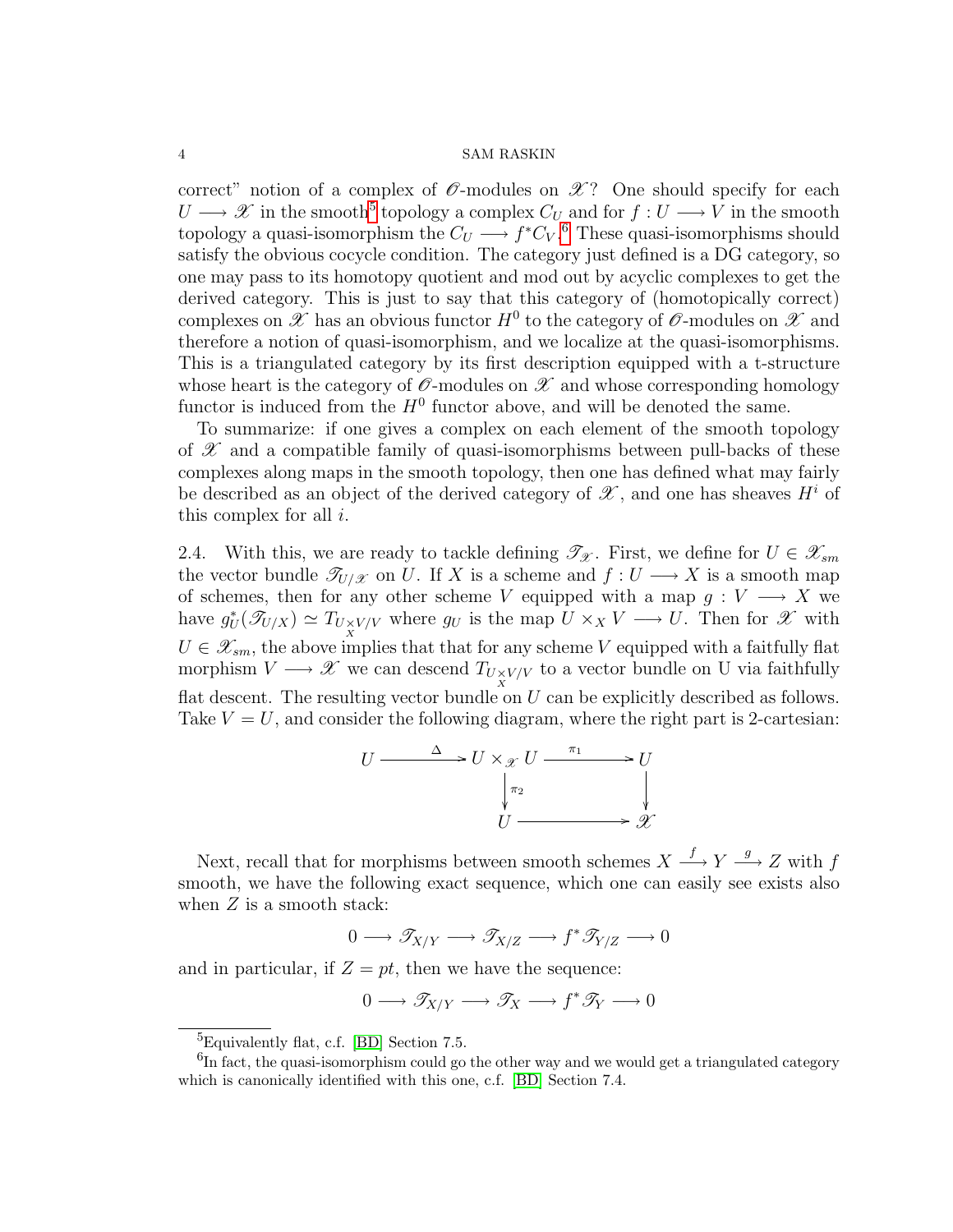#### THE COTANGENT STACK 5

In other words, we have a quasi-isomorphism:

$$
(\mathscr{T}_{X/Y} \longrightarrow \mathscr{T}_X) \xrightarrow{\simeq} f^* \mathscr{T}_Y
$$

where the left hand side is regarded as a complex concentrated in degrees −1 and 0. Therefore:

Definition 2.1. For  $f: U \longrightarrow \mathcal{X}$  in the smooth topology, the complex on U  $f^* \mathcal{I}_{\mathcal{X}}$ defining the pull-back of the tangent complex on X is  $\mathcal{T}_{U/\mathcal{X}} \longrightarrow \mathcal{T}_{U}$  considered as a complex concentrated in degrees −1 and 0.

Let us check that this actually defines an object of the derived category. We need to show that for  $\varphi: U \longrightarrow V$  a morphism of schemes in  $\mathscr{X}_{sm}$  we have a quasi-isomorphism:



Define the arrows going down to be the tautological morphims. That these define a quasi-isomorphism follows from our earlier discussion since we have a commutative diagram of short exact sequences:

$$
0 \longrightarrow \mathcal{T}_{U/V} \longrightarrow \mathcal{T}_{U/\mathcal{X}} \longrightarrow \varphi^* \mathcal{T}_{V/\mathcal{X}} \longrightarrow 0
$$
  
\n
$$
\downarrow id \qquad \qquad \downarrow \qquad \qquad \downarrow
$$
  
\n
$$
0 \longrightarrow \mathcal{T}_{U/V} \longrightarrow \mathcal{T}_{U} \longrightarrow \varphi^* \mathcal{T}_{V} \longrightarrow 0
$$

These quasi-isomorphisms satisfy the cocycle condition.

One defines the (naive) sheaf of tangent vectors on  $\mathscr{X}$  to be  $\mathscr{T}^{sh}_{\mathscr{X}} := H^0(\mathscr{T}_{\mathscr{X}})$ . This sheaf may not be a vector bundle even if  $\mathscr X$  is smooth, as will be visible explicitly in many forms in the rest of this section. Observe that for  $f: U \longrightarrow \mathcal{X}$ smooth,  $f^* \mathcal{I}_{\mathcal{X}}^{sh} = H^0(\mathcal{I}_{U/\mathcal{X}} \longrightarrow \mathcal{I}_U).$ 

2.5. Let us compute the fiber of  $\mathscr{T}_{\mathscr{X}}$  over a point  $x : pt \longrightarrow \mathscr{X}$ . First, let us note that while constructing pull-backs for the derived category of stacks requires some work,<sup>[7](#page-4-0)</sup> if we have a complex of sheaves which is represented everywhere by sheaves flat over the source and a morphism which factors through some smooth (or flat) map from a scheme, then the naive pull-back of complexes is fine. Therefore, since  $\mathcal{T}_{\mathcal{X}}$  is represented everywhere by a complex of vector bundles, we can compute its pull-back along  $x$  naively. We claim that the resulting complex of vector spaces is canonically quasi-isomorphic to the complex  $\mathscr{T}_{\mathscr{X},x}$  from the beginning of the section.

Factoring x through some smooth map  $U \longrightarrow \mathcal{X}$  and denoting the lift x by u, we see that our pull-back is the complex of vector spaces  $\mathscr{T}_{U/\mathscr{X},u} \longrightarrow \mathscr{T}_{U,u}$ . An

<span id="page-4-0"></span><sup>7</sup>Maybe the appropriate formalism can be pieced together from [\[Dr\]](#page-9-5) and Section 7 of [\[BD\]](#page-9-4).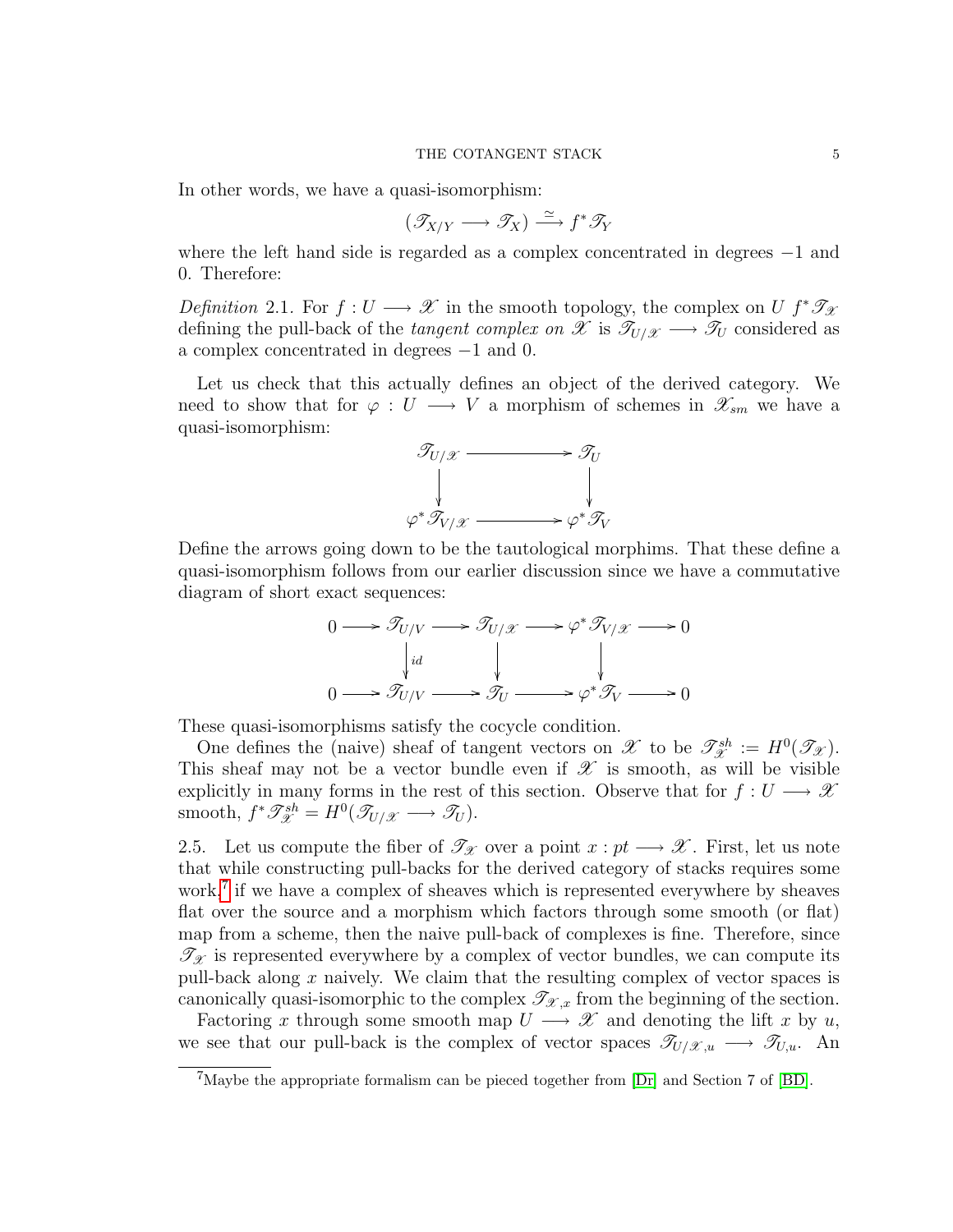element of the  $\mathscr{T}_{U/\mathscr{X},u}$  is the same as a datum of a tangent vector  $D \longrightarrow U$  at u and a trivialization of the projection of this map to  $\mathscr X$ . The differential is the forgetful map that remembers the tangent vector to U. Since the map  $U \longrightarrow \mathscr{X}$  is smooth, every tangent vector to X at x can be lifted to a tangent vector to U at  $u$ . Hence, the above complex canonically represents the tangent groupoid  $\mathscr{T}_{\mathscr{X},x}$ .

To summarize in proposition form:

<span id="page-5-1"></span>**Proposition 2.2.** For a smooth stack X and a point  $x : pt \longrightarrow \mathcal{X}$ , the tangent complex pulled back to x has Euler characteristic the dimension of  $\mathscr X$  at the connected component of X containing x, with  $H^{-1}$  having dimension equal to the dimension of the group of automorphisms at x.

Remark 2.3. In fact, most of the above can be done "in families," i.e., parametrized by a base scheme S. Indeed, we can talk about the groupoid of liftings of a map  $S \longrightarrow \mathscr{X}$  to  $S \times D$ , and such gadgets give a 2-step complex whose  $H^0$  is isomorphism classes of lifts and whose  $H^{-1}$  is infinitesimal automorphisms of our  $S \longrightarrow \mathscr{X}$ . Furthermore, after giving an appropriate descent theory for derived categories, one can talk about the pull-back of the tangent complex of  $\mathscr X$  along  $S \longrightarrow \mathscr X$  (possibly not a smooth morphism), and one finds that it is represented by a 2-step complex of vector bundles and whose cohomology, essentially by the argument above, agrees with the cohomology described in terms of liftings. And in fact, there is an isomorphism not just on the level of cohomology, but actually these two complexes are quasi-isomorphic.

For any (not necessarily smooth) equidimensional Artin stack  $\mathscr X$  of dimension d, we define for each  $x : pt \longrightarrow \mathcal{X}$  the integer  $\chi(x)$  to be the Euler characteristic of the complex<sup>[8](#page-5-0)</sup>  $\mathscr{T}_{\mathscr{X}.x}$ . Then just as an equidimensional scheme of dimension d is smooth if and only if the dimensions of its tangent spaces are constantly  $d, \mathscr{X}$  is smooth if and only if  $\chi(x)$  is constantly d. Indeed, it suffices to show that any  $U \in \mathscr{X}_{sm}$  is smooth. Our argument above shows that for a lift of  $x$  to  $U$ , the Euler characteristics of the fibers of  $\mathscr{T}_{U/X,x} \longrightarrow \mathscr{T}_{U,x}$  do not jump. But because the  $U \longrightarrow \mathscr{X}$  is smooth, the first element of the sequence is a vector bundle, so the latter term must have fibers whose terms do not jump. This gives the result.

2.6. We now discuss what the tangent complex for a quotient stack.

*Example* 2.4. Let X be a scheme on which a group G acts and let  $X/G$  be the quotient stack. Then we will show that the complex defining the tangent complex on the presentation X of  $X/G$  is  $\mathfrak{g} \otimes \mathscr{O}_X \longrightarrow \mathscr{T}_X$  with the differential the embedding of vector fields defined by the action and extended by  $\mathscr{O}_X$ -linearity. Indeed, the 0

<span id="page-5-0"></span><sup>8</sup>This is maliciously poor notation. In fact, there is a notion of the tangent complex for a possibly singular Artin stack, but this complex would not compute its fiber because it might have higher terms. However, this notation, defined in the beginning of the section, works for any sheaf of groupoids.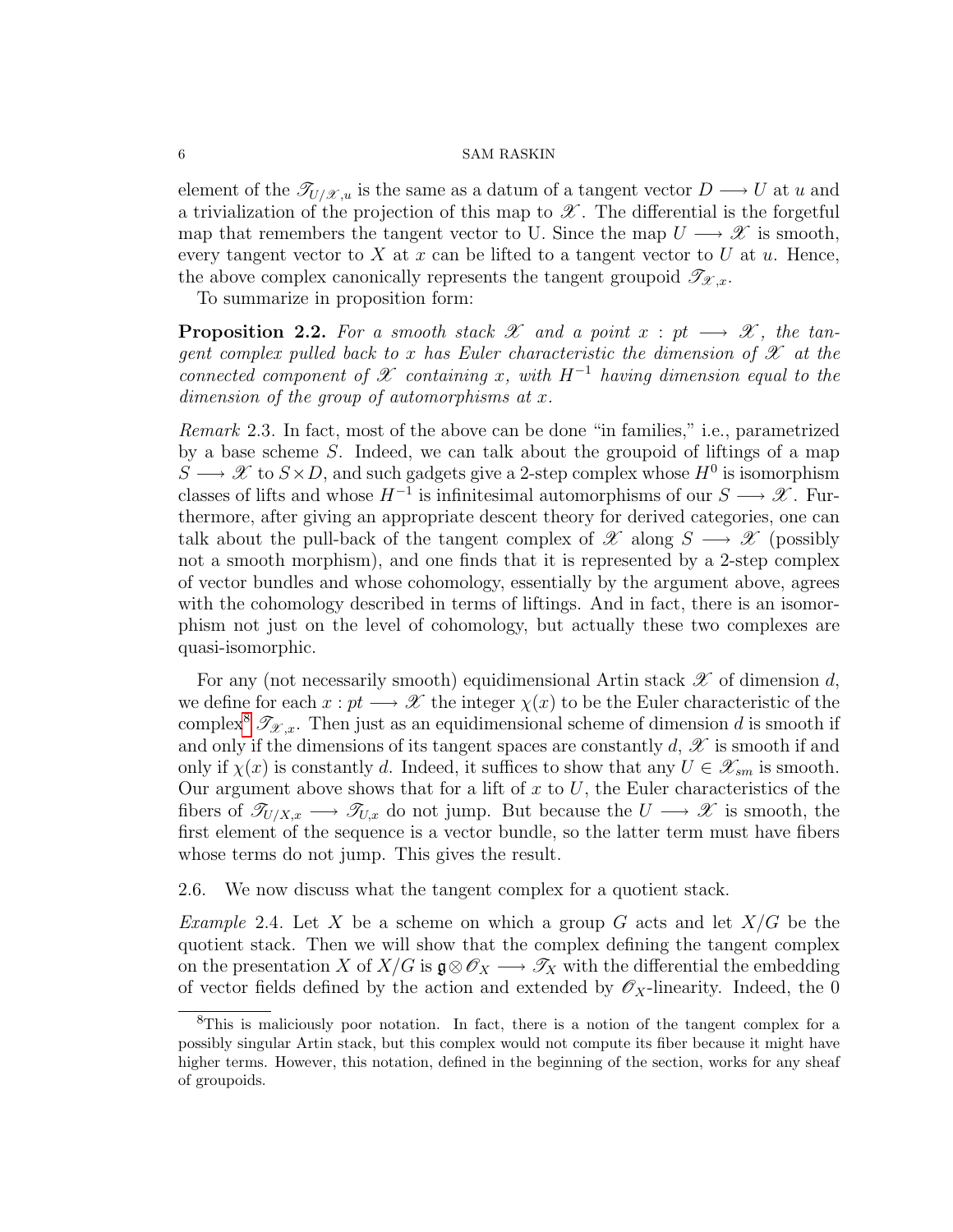term of the tangent complex is by definition  $\mathscr{T}_X$ . The -1 term  $\mathscr{T}_{X/(X/G)}$  is defined using the diagram:



But  $X \times_{X/G} X$  is isomorphic to  $X \times G$  where  $\pi_1$  translates to  $p_1$  the first projection,  $\pi_2$  translates to the action map, and  $\Delta$  is the map sending x to  $(x, 1)$  with 1 the identity. Then we see that  $\mathcal{T}_{X/(X/G)}$  is  $Ker(\mathcal{T}_X \oplus \mathfrak{g} \otimes \mathcal{O}_X \longrightarrow \mathcal{T}_X)$  which is exactly  $\mathfrak{g} \otimes \mathscr{O}_X$ . The differential is readily checked to agree with our claim.

<span id="page-6-0"></span>2.7. For a smooth projective curve X and an affine group  $G$ , let  $Bun_G$  be the (Artin) stack of G-bundles on X. Fix a G-bundle  $\mathscr P$  on X with total space  $P \stackrel{\pi}{\longrightarrow} X$ . We will compute  $H^0(\mathcal{I}_{Bun_G,\mathscr{P}})$  and  $H^{-1}(\mathcal{I}_{Bun_G,\mathscr{P}})$  and then discuss the smoothness and dimension of this stack. This section is tangential to the body of the text and may be readily skipped by the reader.

Let us first compute  $H^{-1}(\mathscr{T}_{\text{Bun}_G,\mathscr{P}})$ . These are G-bundle automorphisms of the trivial extension of P to  $\ddot{X} := X \times D$ . But this is explicitly realized as the space of maps  $D \times P \longrightarrow D \times P$  which commute with the G-action on both sides and with the projection to  $X \times D$ , which is to say global G-invariant vector fields on P whose projection to X is trivial. Thus,  $H^{-1}(\mathscr{T}_{Bun_G,\mathscr{P}}) = H^0(X,\mathfrak{g}_P)$  where  $\mathfrak{g}_P$  is the sheaf of sections of the vector bundle which is the twist of the G-module (via the adjoint action)  $\mathfrak g$  by the torsor P and is realized as those G-invariant vector fields on  $P$  whose push-forward to  $X$  is 0.

Next, we compute  $H^0(\mathscr{T}_{\text{Bun}_G,\mathscr{P}})$ . This classifies lifts of the point  $\mathscr{P}: pt \longrightarrow \text{Bun}_G$ to D, i.e., G-bundles  $\widetilde{\mathscr{P}}$  on  $\widetilde{\tilde{X}}$  whose restriction to  $X \times pt$  is  $\mathscr{P}$ . First, one checks via a cocycle computation that for any affine scheme  $U$ , any extension of a  $G$ -bundle on U to  $U \times D$  is isomorphic (as such an extension) to the trivial extension. Now let  $U \longrightarrow X$  be a Zariski cover by an affine scheme. For  $\tilde{U} := U \times D \longrightarrow \tilde{X}$ , the pullback of  $\widetilde{\mathscr{P}}$  to  $\widetilde{U}$  is the trivial torsor because U is affine. Choose a trivialization of this deformation. Then on  $U \times_{\mathcal{X}} U$  we obtain two different trivializations of the pullback of  $\tilde{\mathscr{P}}$  as a deformation of the pull-back of  $\mathscr{P}$  via each of the two projections. By the preceding paragraph, their difference is a section of  $\mathfrak{g}_P$  over  $U \times_{\mathscr{X}} U$ , which is readily seen be a Cech cocycle. Moreover, a different choice of trivialization of the pull-back of  $\mathscr P$  to U as a deformation of the pull-back of P leads to a cohomologous cocycle. The above defines a map from isomorphism classes of deformations to  $H^1(\mathscr{X}, \mathfrak{g}_P)$ , and one can check by tracing the construction backwards that this is an isomorphism.

Now, to prove the smoothness of  $Bun_G$ , we show that it satisfies formal smoothness: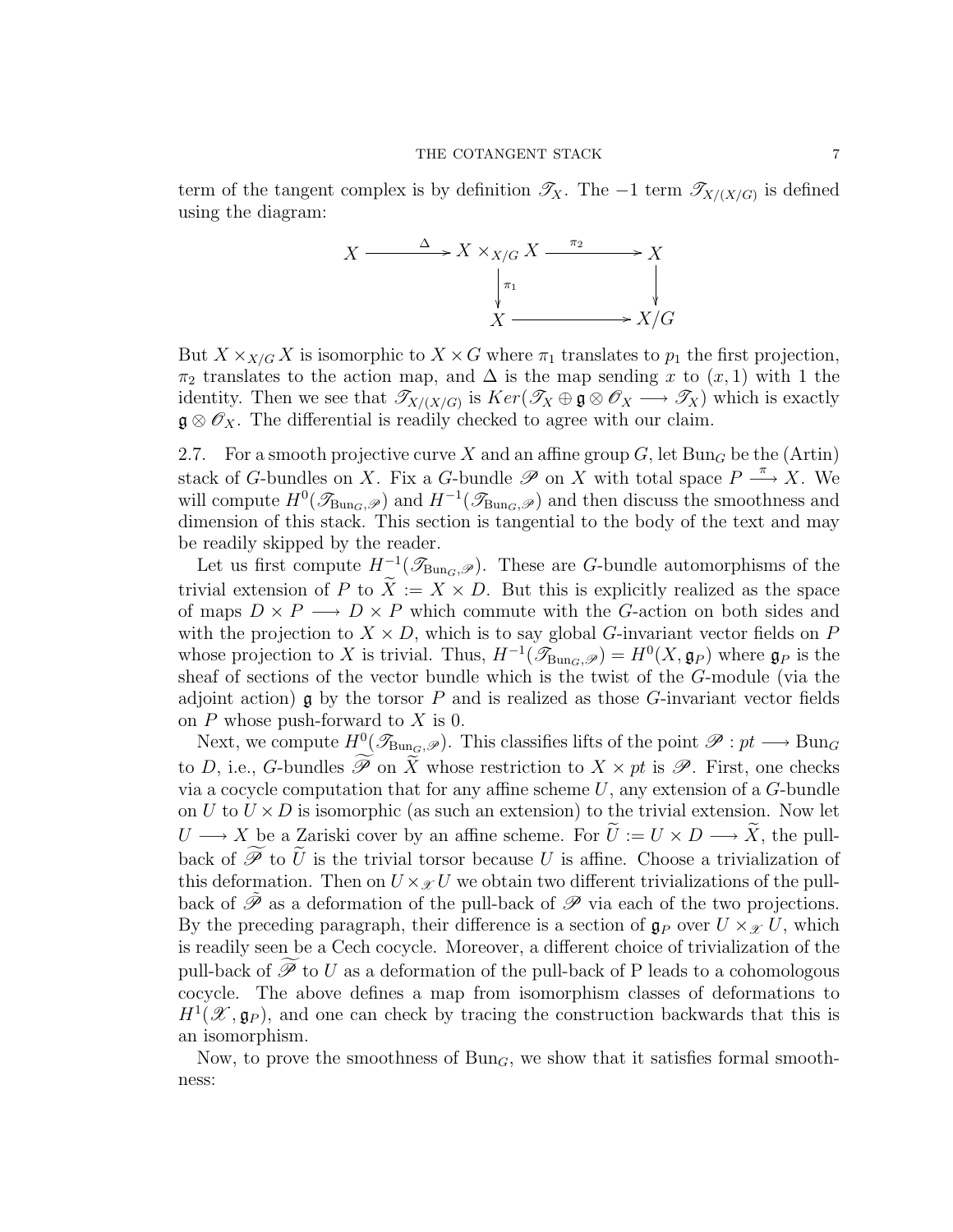**Proposition 2.5.** A stack  $\mathscr X$  locally of finite type is smooth if and only if for any  $S_0 \hookrightarrow S$  a closed embedding defined by a nilpotent ideal, any morphism  $S_0 \longrightarrow \mathscr{X}$ can be extended to a morphism  $S \longrightarrow \mathscr{X}$ . Furthermore, if this condition is true merely for all ideals of square zero, a priori a weaker condition, then the stack is nevertheless smooth.

At this point, one can avoid gerbes no longer. First, note that given an extension of sheaves of groups  $0 \longrightarrow \mathscr{A} \longrightarrow \mathscr{G}' \longrightarrow \mathscr{G} \longrightarrow 1$  where  $\mathscr{A}$  is a sheaf of abelian groups and a  $\mathscr{G}\text{-torsor }\mathscr{P}$ , then the stack of extensions of  $\mathscr{P}$  to a  $\mathscr{G}'\text{-torsor}$  obviously forms a gerbe, and a direct construction shows that this a gerbe over the Picard category of  $\mathscr{A}_{\mathscr{P}}$ -torsors, where  $\mathscr{A}_{\mathscr{P}}$  is the twist of  $\mathscr{A}$  by  $\mathscr{P}$  along the adjoint action of  $\mathscr{G}$  on  $\mathscr A$  .

Now consider  $i : S_0 \hookrightarrow S$  where S is any affine scheme and  $S_0$  is a closed subscheme defined by an ideal  $I$  of square 0. To prove smoothness, we need to show that any G-bundle on  $S_0 \times X$  extends to a G-bundle on  $S \times X$ . We have the sheaf of groups  $\mathscr{G}_{S_0}$  on the étale site of  $S_0 \times X$  defined by maps into the group G, which is a quotient of  $i^{-1}\mathscr{G}_S$  the restriction of the similar sheaf on  $S \times X$ , with kernel  $I \otimes_{\mathscr{O}_{S_0}}$  Lie G. An extension of a G-bundle P on  $S_0 \times X$  to  $S \times X$  is equivalent to extending the associated torsor for  $\mathscr{G}_{S_0}$  to  $i^{-1}\mathscr{G}_{S}$ . The category of such extensions is a gerbe for  $I \otimes_{\mathscr{O}_{S_0}}$  by the above. But isomorphisms classes of such gerbes are classified by  $H^2(X \times S_0, I \otimes_{\mathcal{O}_{S_0}})$ , which is 0 because X is a curve and  $S_0$  is affine and because it doesn't matter whether we compute this in the Zariski topology or in the ´etale topology. Therefore, our gerbe is neutral, i.e., there exists a global extension! Therefore,  $Bun_G$  is smooth. Observe that this computation of the gerbe also implies the results in the above paragraphs about  $H^0$  and  $H^1$  of the tangent complex of  $Bun_G$ .

Finally, let us compute the dimension of  $Bun<sub>G</sub>$  for G reductive. In this case, g is self-dual as a G-module and therefore  $\mathfrak{g}_P$  must have degree 0. Then Riemann-Roch tells us that the Euler characteristic of the vector bundle  $\mathfrak{g}_P$  is dim  $G \cdot (1-q)$  for g the genus of X, and we see as a biproduct that the dimension of Bun<sub>G</sub> is dim  $G \cdot (g-1)^9$  $G \cdot (g-1)^9$ .

# 3. Goodness

3.1. One defines the algebraic stack  $T^*\mathscr{X}$  as  $\underline{\text{Spec}}_{\mathscr{X}}(\text{Sym }\mathscr{T}^{sh}_{\mathscr{X}})$ .

*Example* 3.1. Suppose that X is a scheme equipped with the action of a group G and  $\mathscr X$  is the stack  $X/G$ . Then  $T^*(X/G)$  is obtained  $T^*X$  by Hamiltonian reduction along the moment map  $\mu : T^*X \longrightarrow \mathfrak{g}^*$  defined by the embedding of  $\mathfrak{g}$  as tangent

<span id="page-7-0"></span><sup>&</sup>lt;sup>9</sup>Observe that this does not agree with one's first guess in the approachable setting  $G = \mathbb{G}_m$ where  $Bun<sub>G</sub>$  is essentially the Jacobian crossed with  $\mathbb{Z}$ , which of course has dimension g. The saving grace is in the word "essentially":  $\text{Bun}_{\mathbb{G}_m}$  also accounts for the automorphisms of line bundles, which everywhere have dimension 1. Therefore dim  $Bun_{\mathbb{G}_m}$  should be 1 less than the dimension of the Jacobian.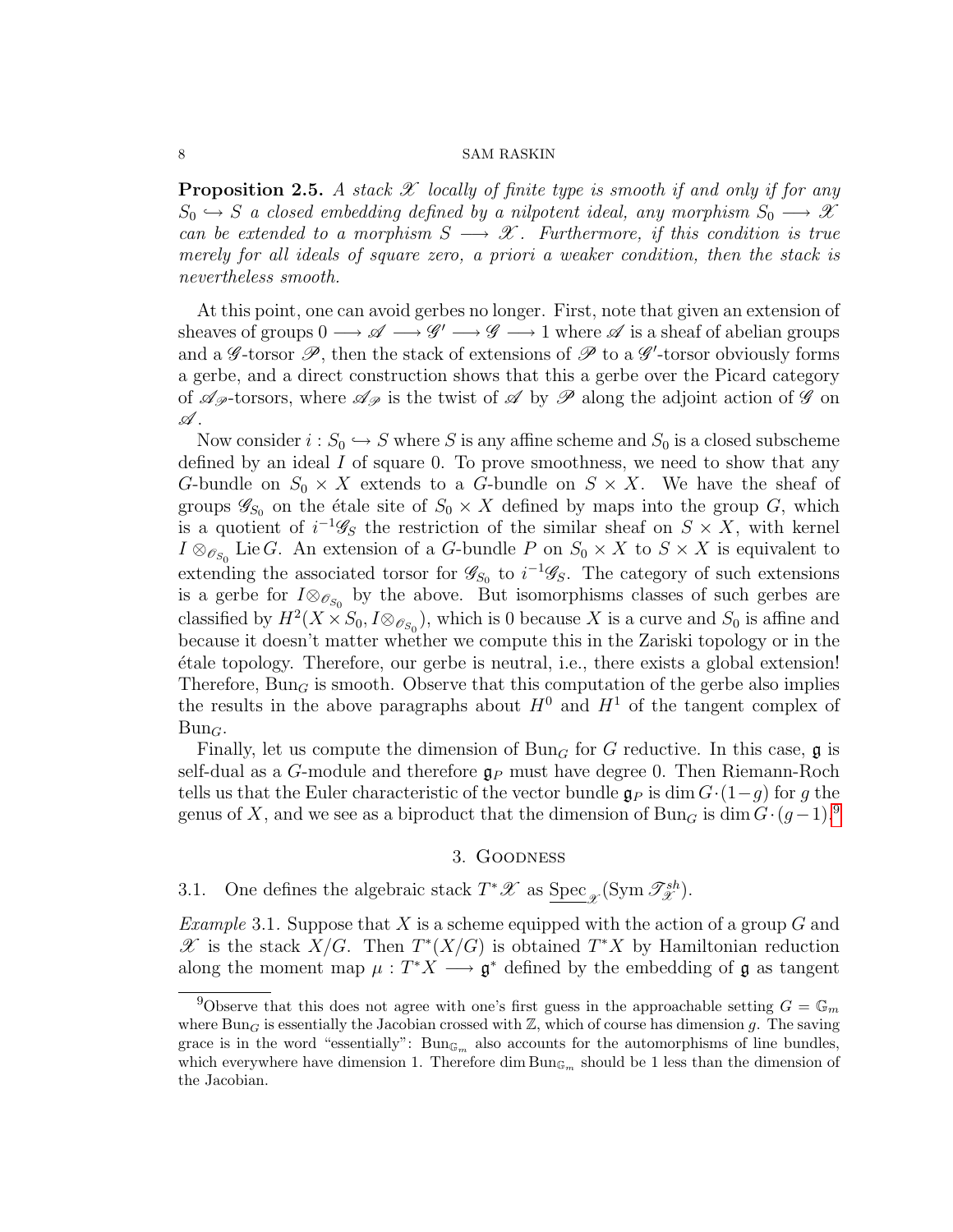fields on  $\mathscr{X}$ , i.e., one takes the scheme-theoretic fiber over 0 of this map and quotient stack-theoretically by the induced G-action on it.

3.2. The following was introduced in [\[BD\]](#page-9-4) Section 1.

# <span id="page-8-3"></span>**Proposition 3.2.** If  $\mathcal X$  is connected, then the following conditions are equivalent:

- (1)  $\dim T^* \mathscr{X} = 2 \dim \mathscr{X}$ .
- <span id="page-8-1"></span>(2) codim $\{x \in \mathcal{X} \mid \dim \text{Aut}(x) = n\} \geq n$  for all  $n > 0$ .
- <span id="page-8-2"></span>(3) For any  $U \longrightarrow \mathscr{X}$  smooth, the complex  $\text{Sym}(\mathscr{T}_{U/\mathscr{X}} \longrightarrow \mathscr{T}_U)$  has cohomology concentrated in degree 0.  $H^0(\text{Sym}(\mathcal{T}_{U/\mathcal{X}} \longrightarrow \mathcal{T}_U))$  is<sup>[10](#page-8-0)</sup>  $\text{Sym}(\mathcal{T}_U/\mathcal{T}_{U/\mathcal{X}} \text{Sym}(\mathcal{T}_{U/\mathcal{X}})$ .

In the case that these equivalent conditions are satisfied, we say that  $\mathscr X$  is good.

Note that in [2](#page-8-1) above, the "set" in question is naturally a locally closed substack by Proposition [2.2.](#page-5-1) In particular, the statement has meaning. Let us also remark regarding condition [3](#page-8-2) above, that for  $\mathscr X$  any possibly not good stack, one has also that  $\text{Sym}(\mathscr{T}_{\mathscr{X}}^{sh}) \stackrel{\simeq}{\longrightarrow} H^0(\text{Sym}(\mathscr{T}_{U/\mathscr{X}} \longrightarrow \mathscr{T}_{U})).$ 

Proof. Let us first see that [1](#page-8-3) and [2](#page-8-1) are equivalent; this is essentially a tautology using Section [2.](#page-1-3) Consider a point  $x \in \mathcal{X}$ . By the right exactness of  $x^*$  and because  $\mathscr{T}_X$  is concentrated in non-positive degrees, we have  $x^*H^0\mathscr{T}_X = H^0x^*\mathscr{T}_X$ . Then we can apply Proposition [2.2](#page-5-1) to see that the fiber of  $T^*\mathscr{X}$  over x has dimension  $\dim x^* \mathscr{T}^{sh}_{\mathscr{X}} = \dim x^* (\mathscr{T}_X) + \dim x^* H^{-1} (\mathscr{T}_X) = \dim \mathscr{X} + \dim \text{Aut}(x)$ . Therefore, in general one sees that  $\dim T^*\mathscr{X} \geq 2 \dim \mathscr{X}$ . Now it's clear that with  $X_n :=$ codim $\{x \in \mathcal{X} \mid \dim \text{Aut}(x) = n\}$  the fiber of the cotangent bundle over  $X_n$  is exactly dim  $\mathscr{X}$  + dim  $X_n$  + n. If dim  $X_n \leq$  dim  $\mathscr{X}$  – n for all n, then clearly  $\dim T^* \mathscr{X} \leq 2 \dim \mathscr{X}$ , so we must have equality.

Next, let us see the equivalence of [1](#page-8-3) and [3.](#page-8-2) First, one can easily see from definition chasing that  $\dim T^*_{\mathcal{X}}U = 2 \dim U - \dim \mathcal{X}$ . Next, recall that one can show<sup>[11](#page-8-4)</sup> that given smooth schemes X, Y, and Z with morphisms  $X \longrightarrow Z$  and  $Y \longrightarrow Z$ , then no there are no higher tors in the formation of  $X \times_Z Y$  (i.e., in the tensor product defining this scheme locally) if and only if the dim  $X+\dim Y = \dim Z + \dim X \times_Z Y$ , and if this is true then  $X \times_Z Y$  is a local complete intersection. We apply this to the diagram:



This shows that  $\dim T^* \mathscr{X} \times_{\mathscr{X}} U - \dim U = 2 \dim U - (2 \dim U - \dim \mathscr{X})$  is equivalent to the vanishing of higher homologies for  $\mathscr{O}_U \otimes_{\text{Sym} \mathscr{T}_{U/\mathscr{X}}}^L \text{Sym } \mathscr{T}_U$ . But the complex

<span id="page-8-4"></span><span id="page-8-0"></span> $10$ For any smooth stack, i.e., not necessarily one satisfying the conditions of the proposition.

<sup>&</sup>lt;sup>11</sup>One reduces to the local statement and then translates it to a statement about Koszul complexes.